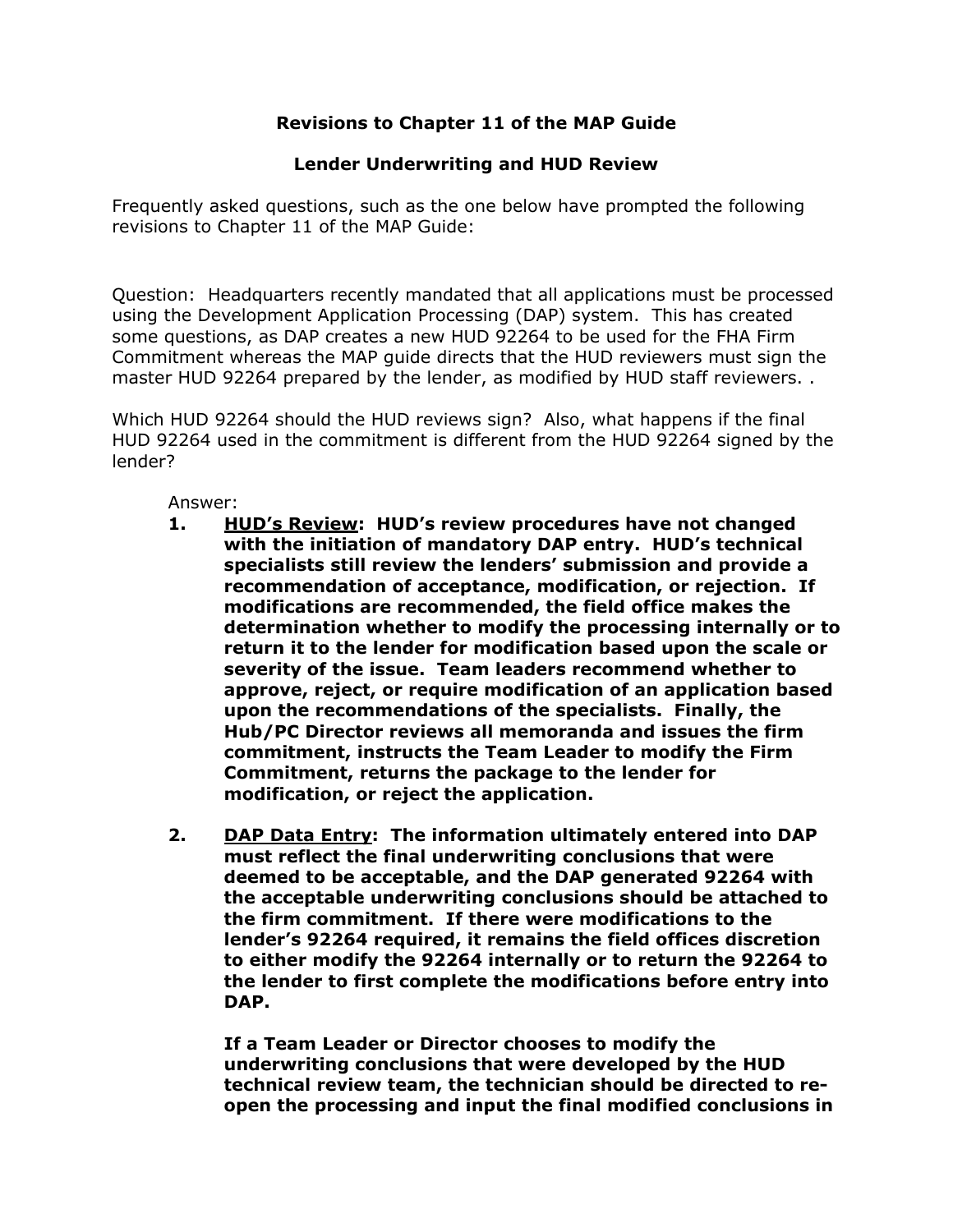**the DAP system with a note in the remarks section of the HUD 92264 that the final underwriting conclusions in DAP were modified by the Team Leader or Director and that they differ from those as determined by the technician.** 

**3. Signatures: HUD technical reviewers, Team Leaders, and Directors should sign the HUD 92264 that is generated by DAP. This is the form that is to be attached to the firm commitment and it is imperative that HUD reviewers sign this version as their final concurrence.** 

**If the HUD appraiser has not modified the underwriting conclusions submitted by the fee appraiser, he/she should sign the HUD 92264 as the "Review Appraiser". If the HUD appraiser has modified the underwriting conclusions submitted by the fee appraiser, he/she then becomes the primary appraiser and should sign the HUD 92264 as the Appraiser.** 

**HUD review appraisers should sign the HUD 92264 generated by DAP, but should still review and sign the HUD 92273 and HUD 92274 prepared by the fee appraiser as DAP does not complete these forms due to streamlining. If the HUD appraiser recommends changes to the rent or expense conclusions derived by the fee appraiser, the HUD review appraiser must either modify the forms themselves, or return them to the fee appraiser for modification.** 

**The lender signs the master HUD 92264 submitted with the application.** 

**4. USPAP Standard 3 Concerns for Appraisal Modifications made by HUD: HUD's review appraisers have the option to modify appraisal conclusions internally or to return the application to the lender for modification. It is extremely important to note that should HUD's appraiser choose to modify the appraisal value, rent, or expense conclusions internally, as per USPAP Standard 3-1, that opinion becomes it's own appraisal whether it concurs with the opinion of value in the work under review or differs from the opinion of value in the work under review.** 

**Per USPAP Standard 3, the reviewers' scope of work in developing their own value conclusions may be different from that of the work under review. The reviewer is not required to replicate the acceptable steps completed by the original appraiser, the items in the work under review that the reviewer concludes to be acceptable can be extended to the reviewer's value development opinion process on the basis of an extraordinary assumption. However, those items not deemed**